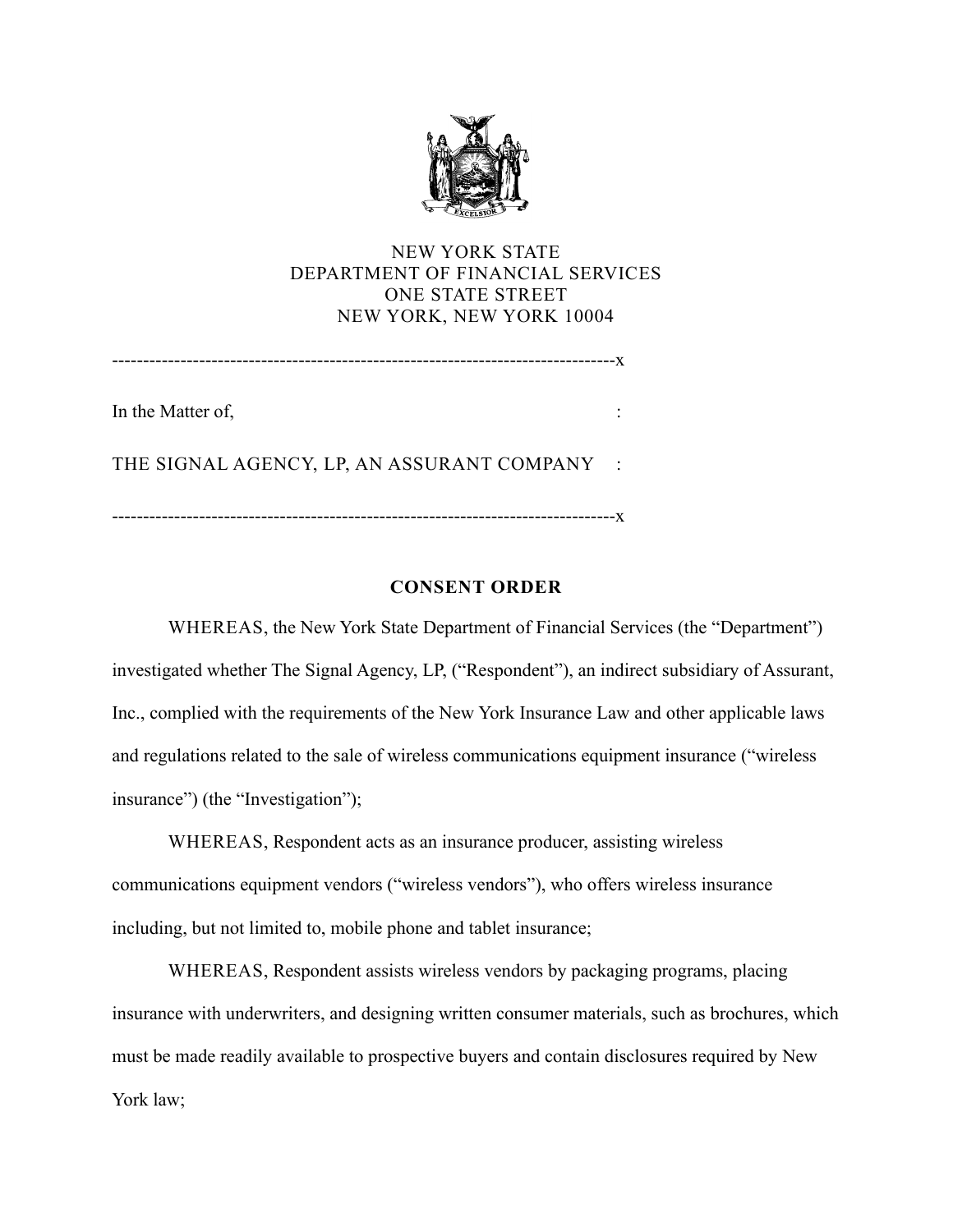WHEREAS, Respondent failed to provide adequate notices as required by Insurance law § 2131 and other applicable notices, including the producer compensation disclosure notice under 11 NYCRR 30 ("Regulation 194"), which resulted in, among other things, bundling because the brochure did not make consumers aware of the ability to purchase a separate service contract and receive a discount on insurance;

 at least January 3, 2018, when the Department published Circular Letter No. 1 (the "Guidance") regarding the sale of wireless insurance and service contracts and which expressly noted that WHEREAS, Respondent was on notice that these practices violated New York law since these practices were impermissible;

 identity theft insurance policy underwritten by an unauthorized insurer; and WHEREAS, Respondent's offerings also included a program that contained a group

 WHEREAS, Respondent failed to comply with relevant laws and regulations both before the Department published the Guidance and for some time after;

 cited herein in lieu of proceeding by notice and hearing. NOW, THEREFORE, the Department and Respondent are willing to resolve the matters

### **FINDINGS**

The findings of the Department are as follows:

#### **Relevant Entities**

 1. The Signal Agency, LP is a property/casualty agent licensed by the Department, that offers wireless insurance in New York. The Signal Agency, LP, is an indirect subsidiary of Assurant, Inc.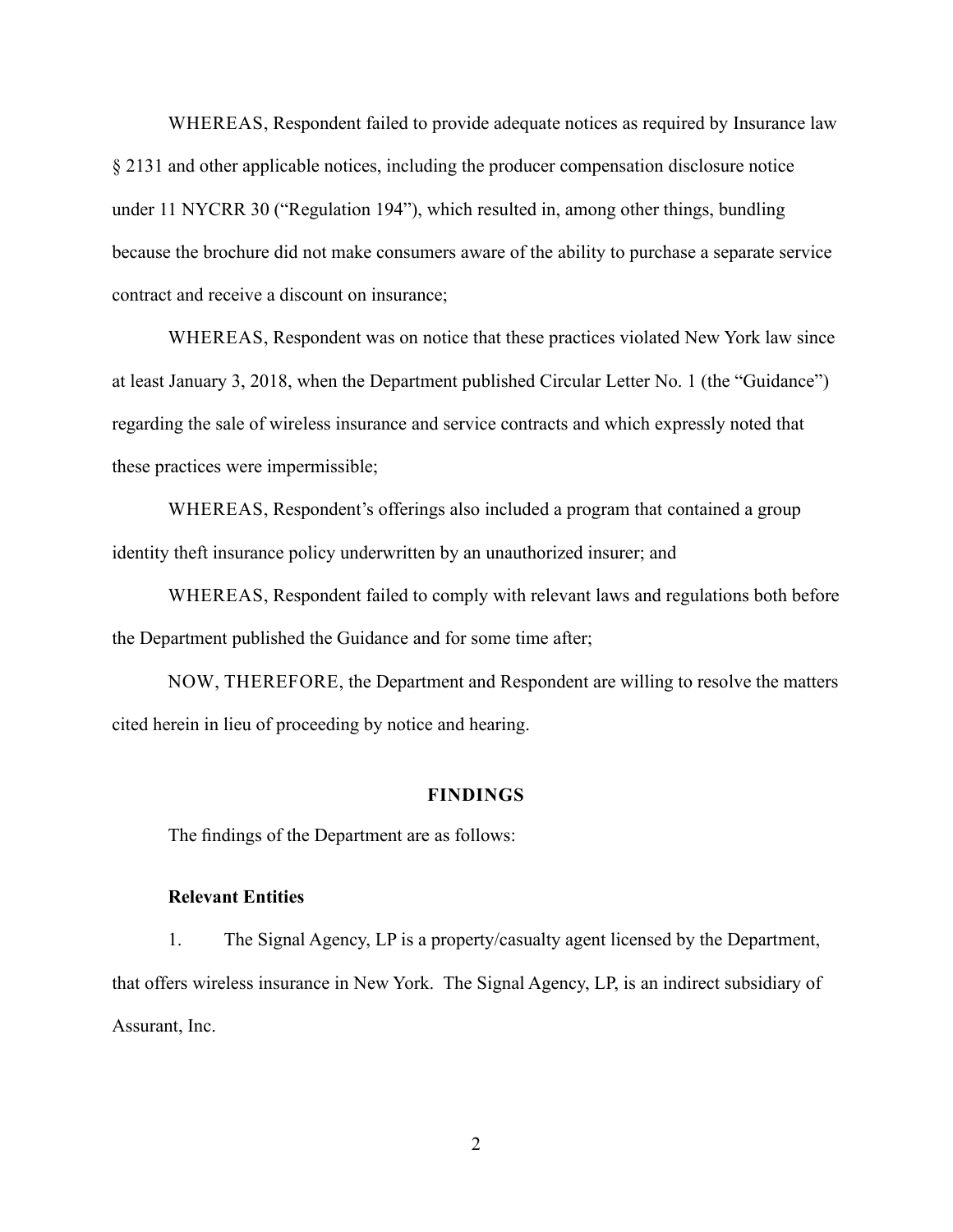#### **Insurance Law and Regulations**

 the Superintendent to issue limited insurance agent licenses to wireless vendors who would otherwise require licensing as insurance agents or insurance brokers. Section 2131 requires and other written materials, training materials, and insurance policy forms are subject to review 2. Wireless vendors may sell, per a limited license under the Insurance Law, insurance to cover wireless communications equipment like consumers' mobile phones. The then Governor signed into law amendments to New York Insurance Law § 2131 in 2003 to authorize wireless vendors to provide certain brochures and other written materials to prospective consumers, and to provide training materials to the persons selling the insurance. The brochures and approval by the Department, and the rates are filed with and subject to review and approval by the Department in accordance with Insurance Law Article 23.

3. In particular, Insurance Law  $\S 2131(e)(2)$  requires wireless vendors to make employees of the limited licensee are not qualified or authorized to evaluate the adequacy of the readily available to a prospective consumer at each location where wireless communications equipment agreements are executed, brochures or other written materials that: 1) summarize, clearly and correctly, the material terms of insurance coverage, including the identity of the insurer and the insurance agent through which the limited licensee places business; 2) disclose that these policies may provide a duplication of coverage already provided by a homeowners' or other insurance policy; 3) state that the consumer is not required to purchase the insurance in order to purchase or lease wireless communications equipment; 4) describe the process for filing a claim in the event the consumer elects to purchase coverage; 5) set forth the price, deductible, benefits, exclusions and conditions or other limitations of the policies; 6) disclose that the consumer's existing coverages, unless otherwise licensed; and 7) state that the consumer may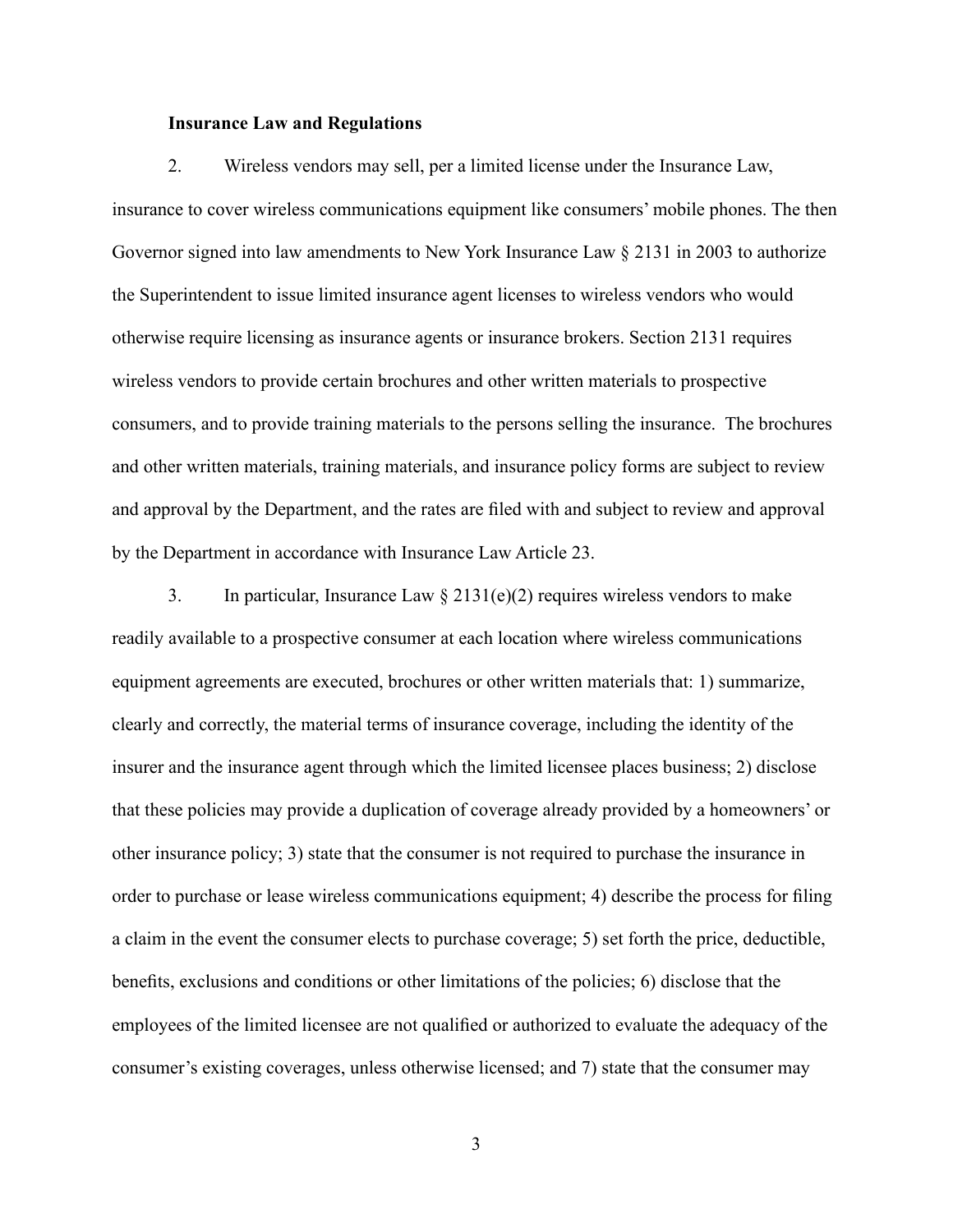applicable law. Pursuant to Insurance Law § 2131(f), any brochures or other written materials cancel the insurance at any time and any unearned premium will be refunded in accordance with used in connection with the wireless insurance must include disclosure of the claims filing process, premium, deductible amounts and limits, which must be prominently displayed in the brochure with at least 12-point type bold headings. The brochures must be written in a clear and coherent manner and, whenever practicable, must use words with common and everyday meaning.

 4. The Department promulgated Regulation 194 on January 25, 2010 and the compensation arrangement with insurers. regulation took effect on January 1, 2011. The regulation addresses the potential conflicts of interest that may arise due to the incentive-based compensation an insurer pays to insurance brokers and insurance agents, including limited licensed insurance agents (collectively, "insurance producers"). Regulation 194 requires an insurance producer to make certain disclosures to an insurance customer about the producer's role in the transaction and its

will obtain the insurance through fully-licensed insurance producers. Thus, the producers' 5. Regulation 194 applies to a wireless vendor in its role as limited licensed insurance agent when selling consumers wireless insurance policies. Wireless vendors generally involvement typically will also render the wireless vendors subject to Regulation 194.

 violations of the Insurance Law and regulations promulgated thereunder in the wireless insurance industry, and in 2018 issued the Guidance to insurers, registered service contract providers, and insurance producers. The Guidance specified a number of known improper practices occurring in connection with the sale in New York of wireless insurance and service contracts.<br>4 6. In the years following Regulation 194's promulgation, the Department identified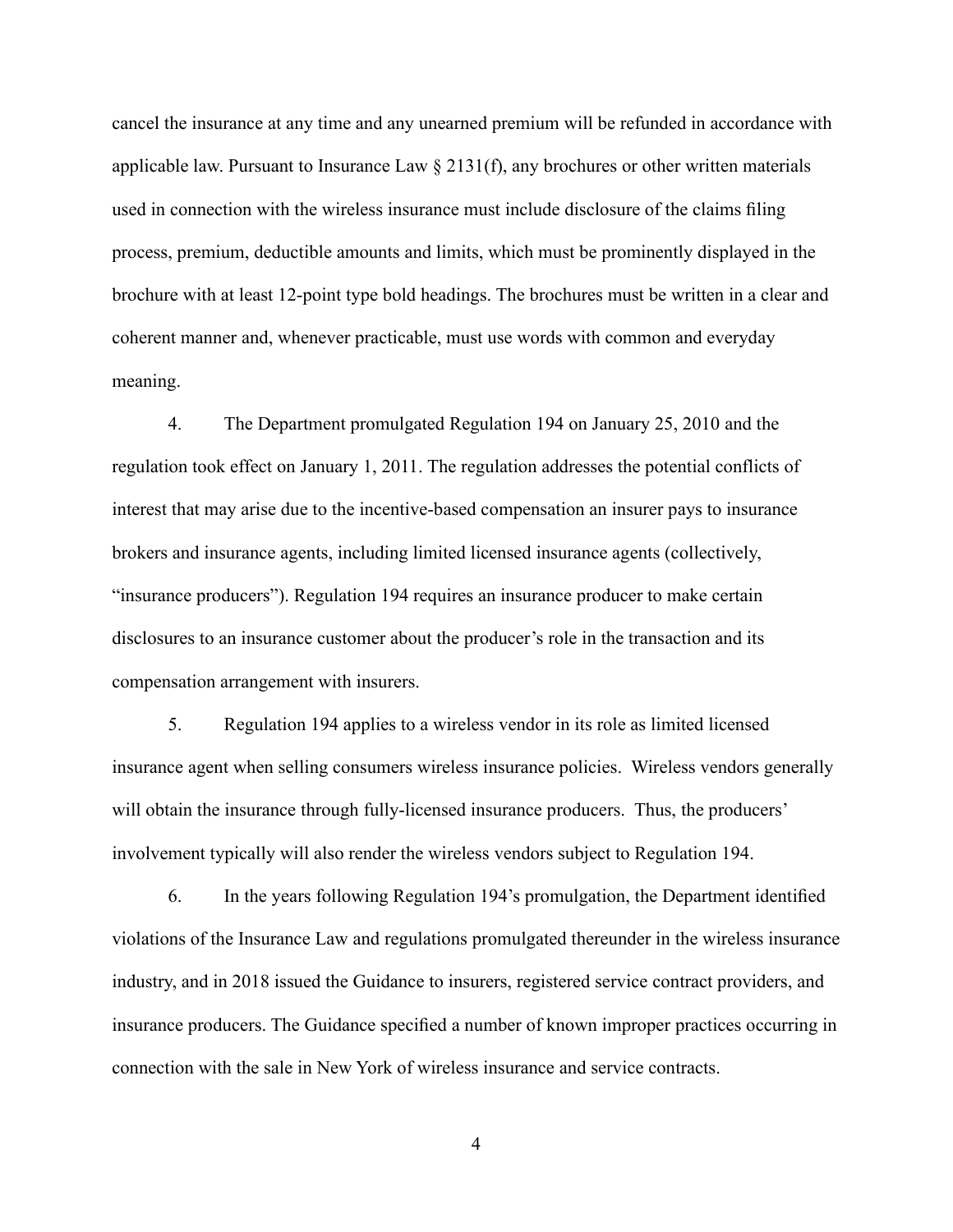insurance benefit; 2) deviating from rates filed with the Department; 3) compensating unlicensed § 3449 for group policies; and 5) failing to give all of the notices required by Insurance law 7. The Guidance for the industry identified the following as improper practices: 1) impermissibly tying wireless insurance with the sale of a service contract or other nonemployees of an insurance agent licensed under Insurance Law § 2131 based upon the sale of insurance; 4) failing to comply with Insurance Law § 3425 or 3426 for individual policies, and § 2131 and other applicable notices, including the required producer compensation disclosure notice under Regulation 194.

 8. Additionally, Insurance Law § 2131 only authorizes a limited license for offering virtue of a license issued and in force pursuant to the provisions of [the Insurance Law]." Notably, § 2131 does not permit a limited licensee to sell group identity theft insurance. particular types of insurance. A limited licensee offering a kind of insurance not specified in § 2131 will run afoul of Insurance Law § 2102, which states that "No person, firm, association or corporation shall act as an insurance producer… in this state without having authority to do so by

9. Insurance Law  $\S 1113(a)(7)$  does authorize burglary and theft insurance, including requirements for identity theft group insurance policies. Section 3451(a)(2) states that "An an authorized insurer." Additionally, under § 3451 such policies may only be issued to particular for losses and expenses resulting from identity theft, and Insurance Law § 3451 stipulates the identity theft group insurance policy, and certificates offered thereunder, may be issued only by kinds of persons or entities, including to "a business that sells services or products designed to prevent, or to minimize the effects of stolen identity events." In that case,  $\S 3451(a)(3)(F)$  states that "the business shall be deemed to be the policyholder, where the policy insures the persons that purchase the services or products."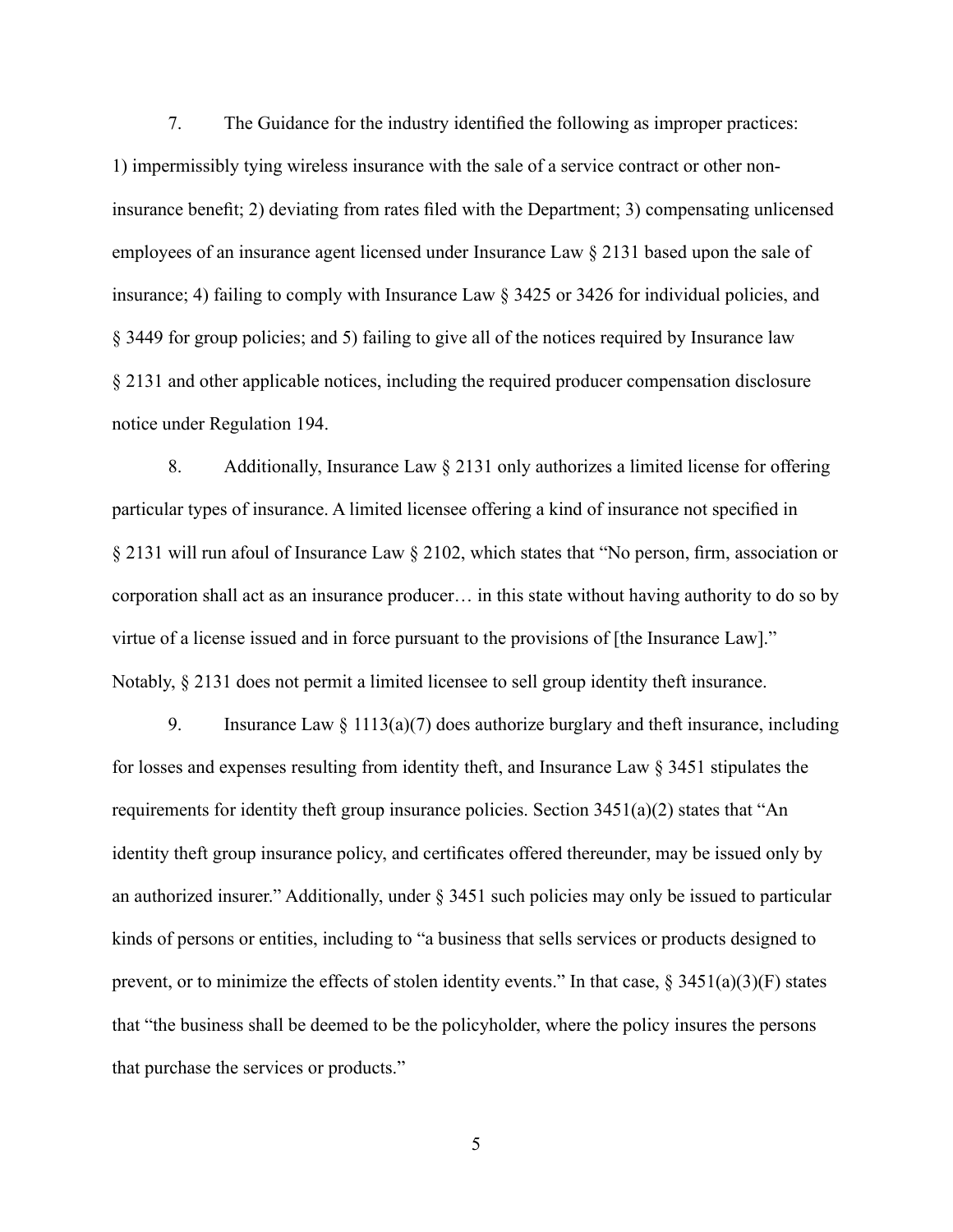#### **Insufficient Disclosures and Other Deficiencies**

10. Respondent assists wireless vendors in selling wireless insurance.

 11. Specifically, Respondent, among other duties, creates the brochures that are available for review in wireless vendor retail locations and distributed to consumers in New York, and also creates the training materials provided to persons selling the wireless insurance in New York.

 12. Brochures that Respondent prepared for its wireless vendor included disclosures that did not meet the requirements of Insurance law § 2131 in multiple ways. For example, disclosures related to a service contract bundled with insurance were not clear as to whether consumers received any additional benefit from purchasing the two together as a bundle instead of purchasing them separately. Another example is that Respondent's brochures did not adequately explain how the consumer would receive a premium discount for third-party service contracts. Moreover, in materials provided to consumers, Respondent's producer compensation disclosures did not comply with Regulation 194.

 13. The brochures contained additional deficiencies, namely they: 1) impermissibly because of a failure to properly disclose the availability of the discount; and 2) included a program that contained group identity theft insurance underwritten by an unauthorized insurer. bundled wireless insurance with the sale of a service contract or other non-insurance benefit These are discussed further below.

 Insurance Law but began attempting to come into compliance within six months. 14. After publication of the Guidance, Respondent continued to use brochures and training materials that failed to fully comply with Regulation 194 and various sections of the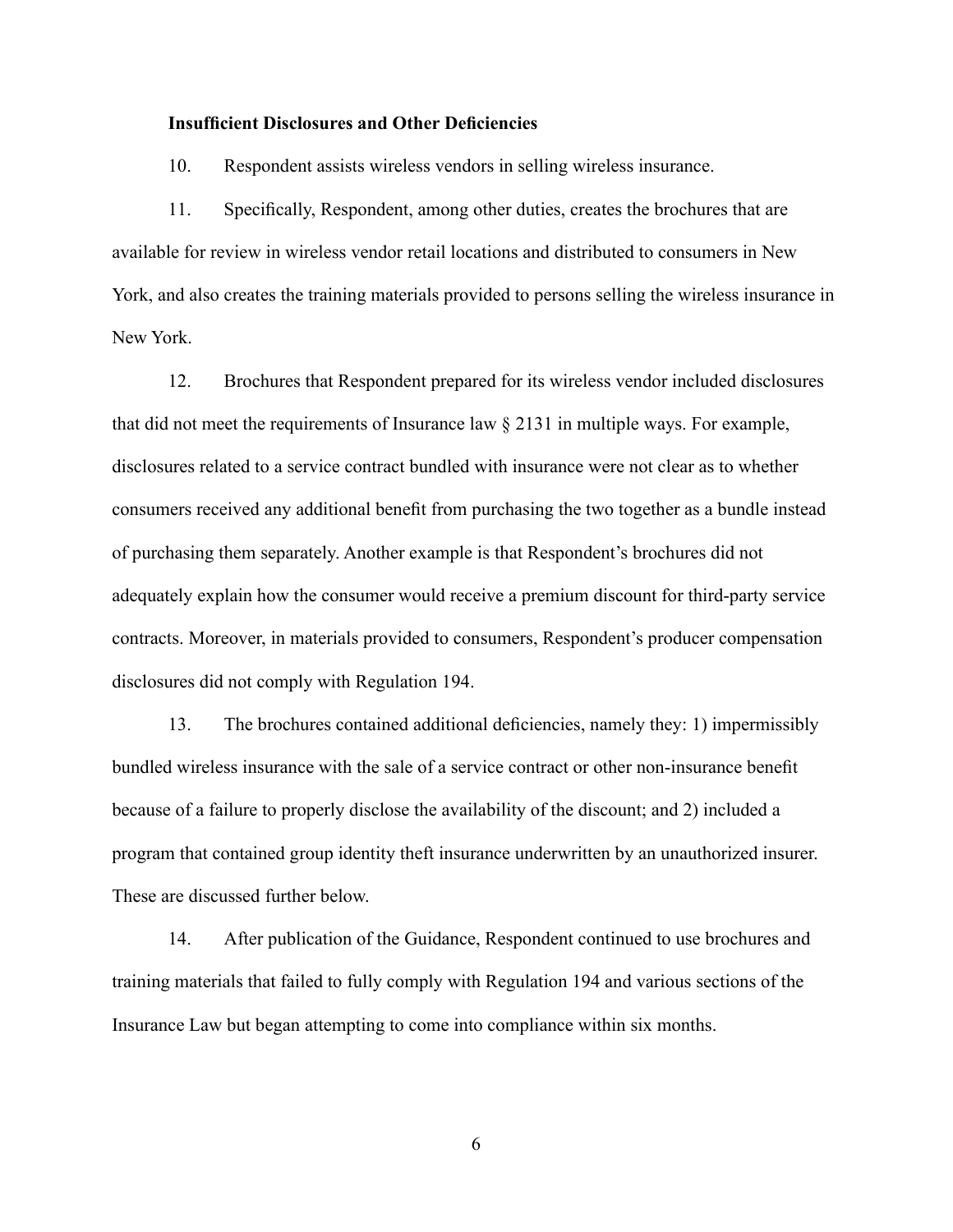15. Respondent worked with the Department to correct deficiencies in its brochures and training materials. Respondent cooperated with the Department and fixed the issues prior to the conclusion of the Department's investigation.

16. Insurance Law § 2324(a) prohibits any licensed insurance producer from directly or indirectly giving or offering to give any valuable consideration or inducement that exceeds \$25 that is not specified in the policy or contract. Such a producer violates § 2324 if it ties the sale of insurance to non-insurance, such as a service contract. Insurance must always be offered on a stand-alone basis and there cannot be a difference in insurance benefits or costs when insurance is sold on a stand-alone basis or together with a service contract or other non-insurance benefit.

 17. Respondent offered bundles that included insurance and service contracts. In some cases the language in Respondent's brochures failed to adequately explain that a consumer who bought a third-party service contract would receive the same discount the consumer would have received if the consumer had bought the bundled service contract.

#### **Aiding Unauthorized Insurance**

 PROTECTION COMPANY-1 also offers group fraud reimbursement insurance coverage, incurred by the subscriber as a result of identity theft." incurred by the subscriber as a result of identity theft."<br>19. An American global computer security software company (herein, "SECURITY 18. A global identity protection and fraud detection company (herein, "ID PROTECTION COMPANY-1") sells an identity theft and monitoring service to consumers to protect against identity theft events. As part of the identity theft and monitoring service, ID which reimburses consumers up to \$1 million for "financial losses, expenses, and legal costs

COMPANY-1") provides identity theft software that tracks vulnerabilities on consumers'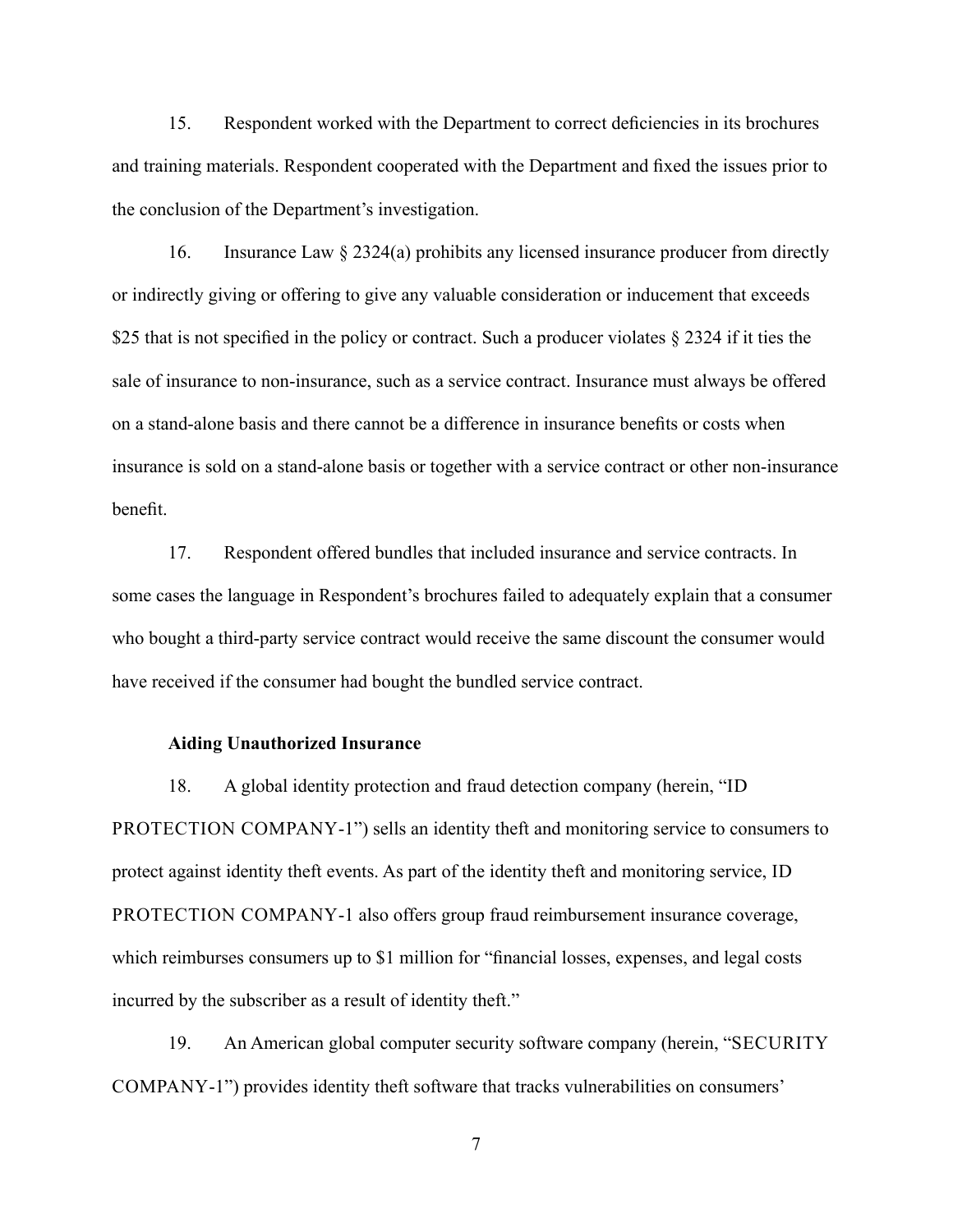electronic devices. It sells this software standalone and as a package with ID PROTECTION COMPANY-1's identity theft and monitoring service and group fraud reimbursement coverage. The combined product is labeled as an Identity Theft Protection Program ("IDTPP").

20. The group fraud reimbursement coverage offered in the IDTPP was underwritten by a company that is not licensed to issue insurance in New York.

 stolen identity events. As such, it did not comply with the requirements of Insurance Law § 3451. 21. Even if the coverage had been offered by a New York-licensed insurer, it was issued as a group policy to ID PROTECTION COMPANY-1, not SECURITY COMPANY-1, the company that sells services or products designed to prevent, or to minimize the effects of

22. When Respondent was informed that the IDTPP was unlicensed insurance, Respondent began to work with the Department to ensure a compliant offering.

 23. By offering the IDTPP from an unaffiliated entity as part of its device protection bundle, Respondent violated Insurance Law § 2117, which prohibits acting for or aiding unauthorized insurers.

#### **Violations**

 24. The Department finds that Respondent violated Sections 2117, 2131, and 2324 of the Insurance Law, and Regulation 194.

#### **AGREEMENT**

IT IS HEREBY UNDERSTOOD AND AGREED, by Respondent and the Department, that: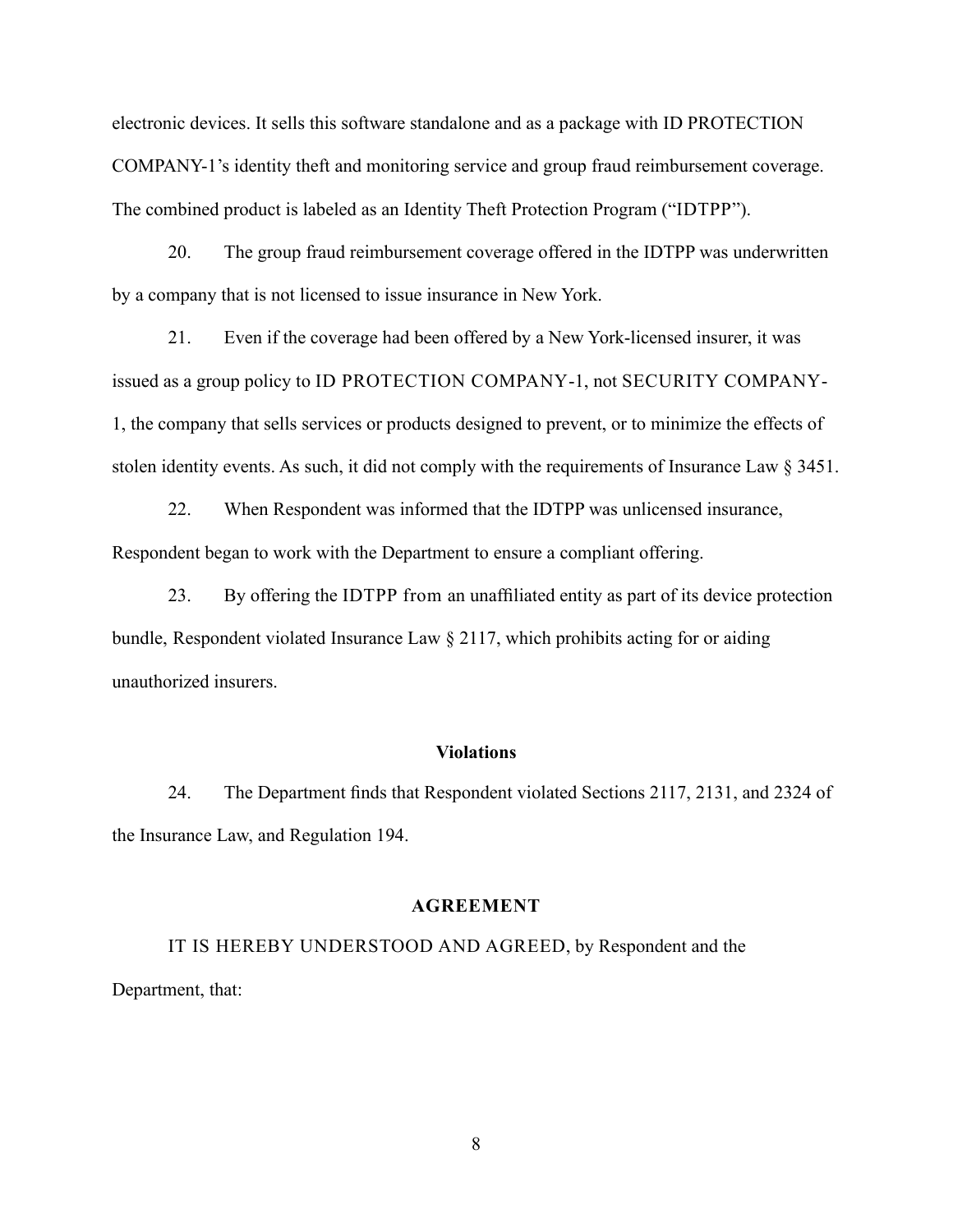#### **Injunctive Relief**

 provisions specified in paragraph 24, as well as all other applicable laws and regulations. 25. Respondents have represented that they have corrected the deficiencies identified in this consent order and shall comply with the New York Insurance Law and regulation

#### **Monetary Penalty**

 Order, Respondent shall pay a penalty of two million eight hundred thousand dollars 26. No later than ten (10) business days after the Effective Date of this Consent (\$2,800,000) to the Department. The payment shall be made by wire transfer in accordance with the Department's instructions.

 27. Respondent shall not seek or accept, directly or indirectly, reimbursement or indemnification, including but not limited to payment made pursuant to any insurance policy referenced in this consent order, or from any of its parents, subsidiaries, or affiliates, with regard to any or all of the amounts payable pursuant to this Consent Order.

28. Respondent shall not claim, assert, or apply for a tax deduction or tax credit with regard to any U.S. federal, state, or local tax, directly or indirectly, for any portion of the civil monetary penalty paid pursuant to this Consent Order.

### **Other Provisions**

 of the State of New York (the "Superintendent") to effectuate this Consent Order. 29. Respondent submits to the authority of the Superintendent of Financial Services

 the terms of this Consent Order for a period of six (6) years commencing from the Effective Date 30. Respondent shall submit to the Department annual affidavits of compliance with of this Consent Order.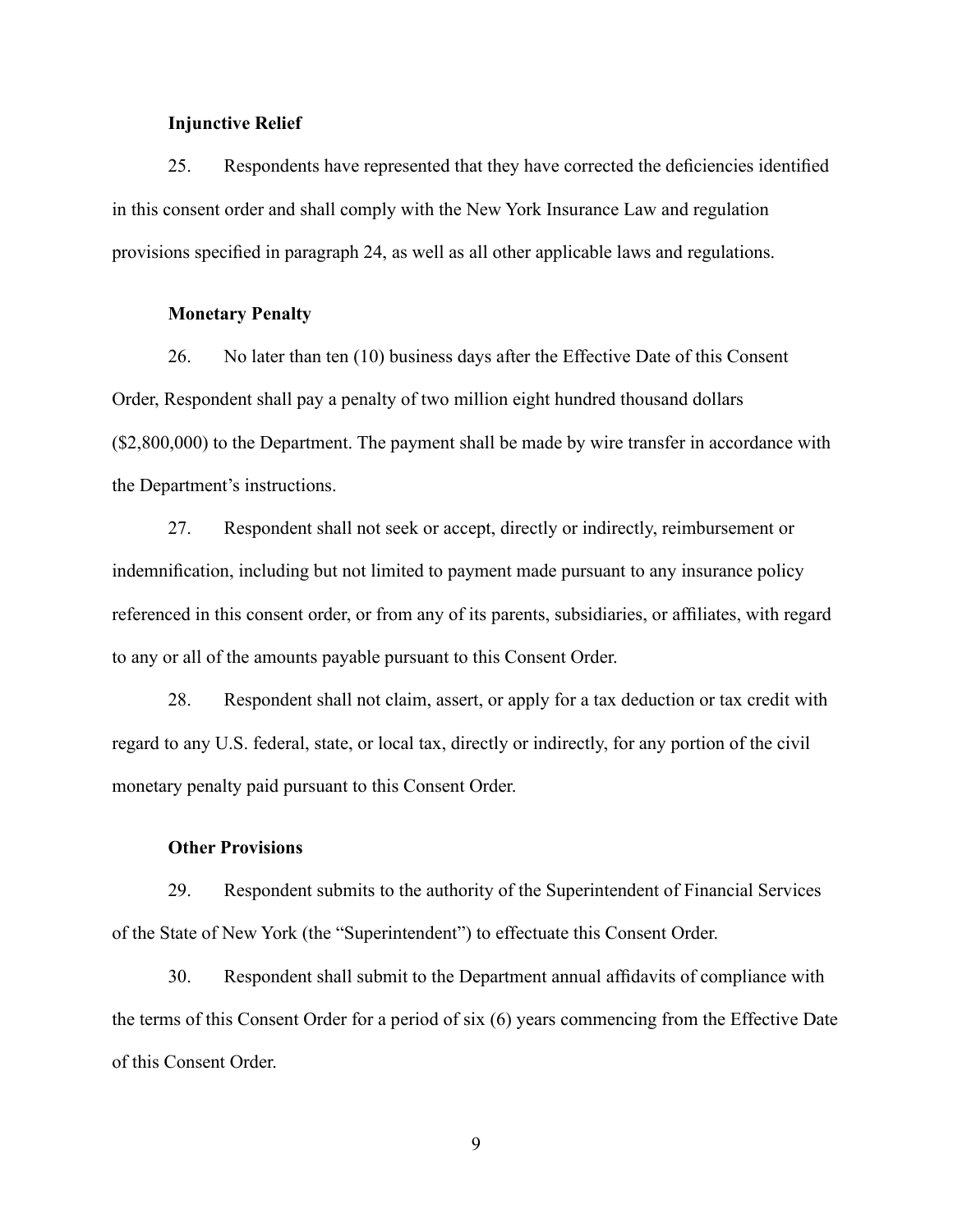<span id="page-9-0"></span>31. If the Department believes Respondent to be in material breach of this Consent Order, the Department will provide written notice to Respondent and Respondent must, within ten business days of receiving such notice, or on a later date if so determined in the Department's sole discretion, appear before the Department to demonstrate that no material breach has occurred or, to the extent pertinent, that the breach is immaterial or has been cured.

32. Respondent's failure to make the required showing within the designated time period as set forth in paragraph [31](#page-9-0) of this Consent Order shall be presumptive evidence of Respondent's material breach. Upon a finding by the Department that Respondent has breached this Consent Order, the Department has all the remedies available to it under all applicable laws and may use any evidence available to it in connection with any ensuing hearings, notices, orders or other remedies that are available.

33. The Department has agreed to the terms of this Consent Order based on, among other things, representations made to the Department by Respondent, either directly or through counsel, and the Department's own factual investigation. To the extent that representations made by Respondent are later found to be materially incomplete or materially inaccurate, this Consent Order is voidable by the Superintendent in her sole discretion.

34. Upon the Department's request, Respondent shall provide all documentation and information reasonably necessary for the Department to verify compliance with this Consent Order.

35. Respondent represents and warrants, through the signature below, that the terms and conditions of this Consent Order are duly approved, and the execution of this Consent Order is duly authorized.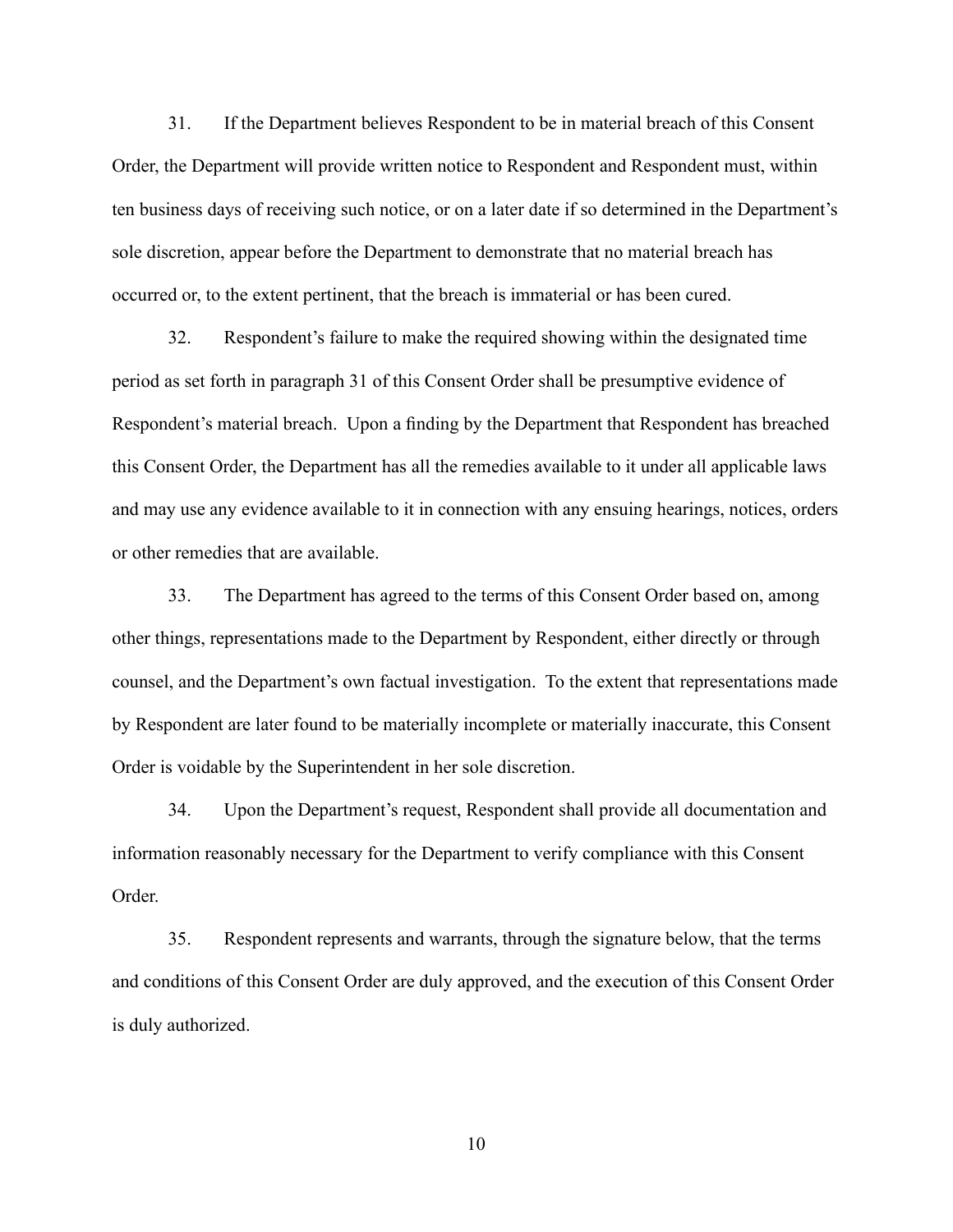# **Notices**

36. All written communications to any party pursuant to this Consent Order shall be

directed as follows.

## **For the Department:**

 New York, NY 10004-1511 Eugene Frenkel Associate Counsel, Enforcement New York State Department of Financial Services One State Street

Matthew Tyler Quinones, Esq. Excelsior Fellow, Enforcement New York State Department of Financial Services One State Street New York, NY 10004-1511

# **For the Respondent:**

Robyn S. Crosson Vice President Regulatory Affairs, Lifestyle One Chase Manhattan Plaza, #41 New York, NY 10005

37. This Consent Order and any dispute thereunder shall be governed by the laws of

the State of New York without regard to any conflicts of laws principles.

38. Respondent waives its right to further notice and hearing in this matter as to any

allegations of past violations by the Department's Consumer Protection and Financial

Enforcement Division up to and including the Effective Date of this Consent Order and agree

that no provision of this Consent Order is subject to review in any court or tribunal outside of the

Department.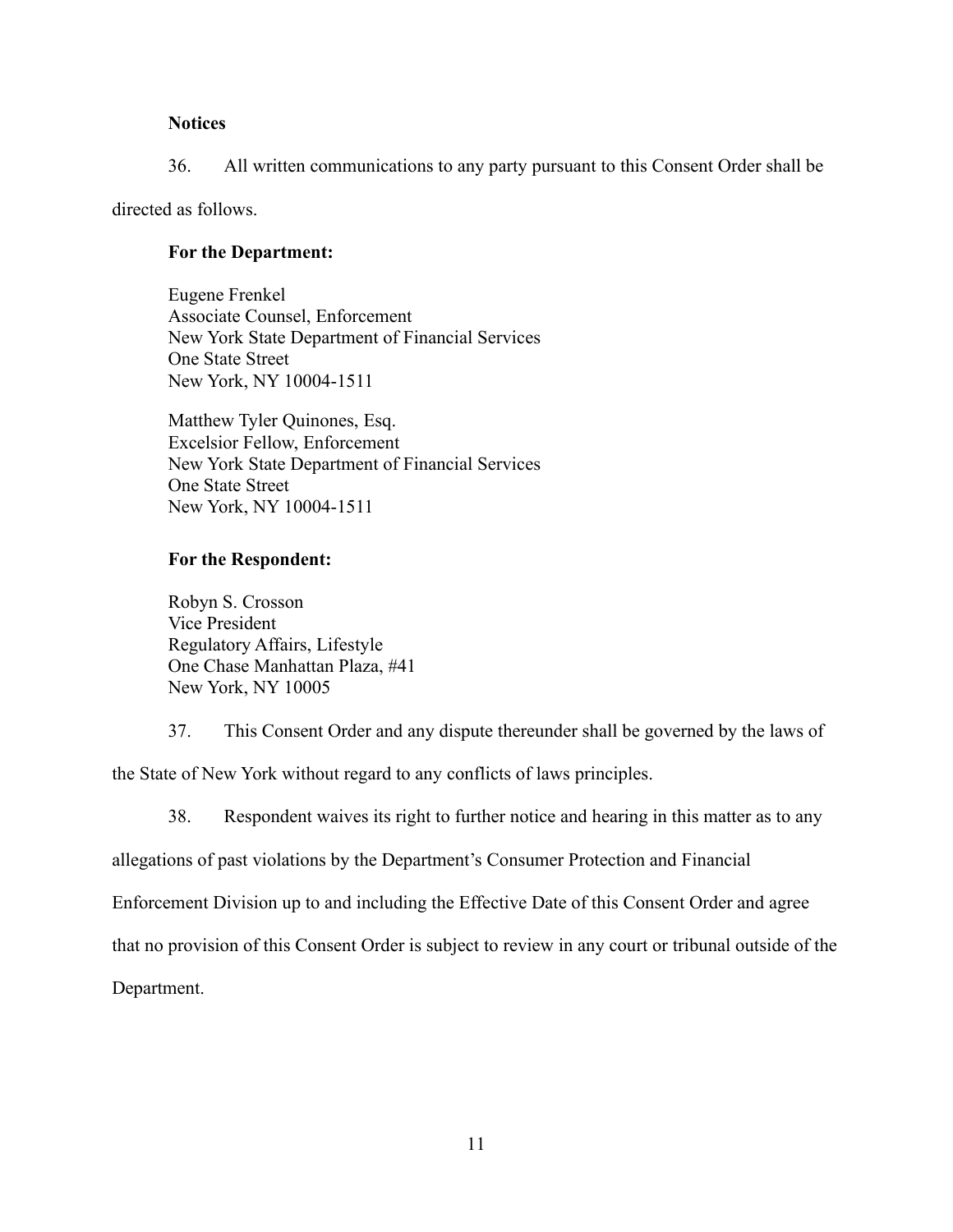39. This Consent Order is binding on the parties, as well as any successors and assigns. This Consent Order does not bind any federal or other state agency or any law enforcement authority.

40. The Consent Order may not be altered, modified, or changed unless in writing signed by the parties hereto.

 terminated in writing by the Superintendent or her designee. 41. The Consent Order shall be enforceable and remain in effect unless stayed or

42. This Consent Order constitutes the entire agreement between the Department and Respondent and supersedes any prior communication, understanding, or agreement, whether written or oral, concerning the subject matter of this Consent Order.

43. No inducement, promise, understanding, condition, or warranty not set forth in this Consent Order has been relied upon by any party to this Consent Order.

44. In the event that one or more provisions contained in this Consent Order shall for any reason be held to be invalid, illegal, or unenforceable in any respect, such invalidity, illegality, or unenforceability shall not affect any other provision of this Consent Order.

45. Upon the parties' execution of this Consent Order, the Department will discontinue the Investigation as to and against Respondent solely with respect to the practices set forth herein during the Relevant Period. No further action will be taken by the Department's Consumer Protection and Financial Enforcement Division against Respondent for the conduct set forth in this Consent Order provided they comply with the terms of the Consent Order.

 46. Nothing in this Consent Order shall be construed to prevent any consumer from pursuing any right or remedy at law.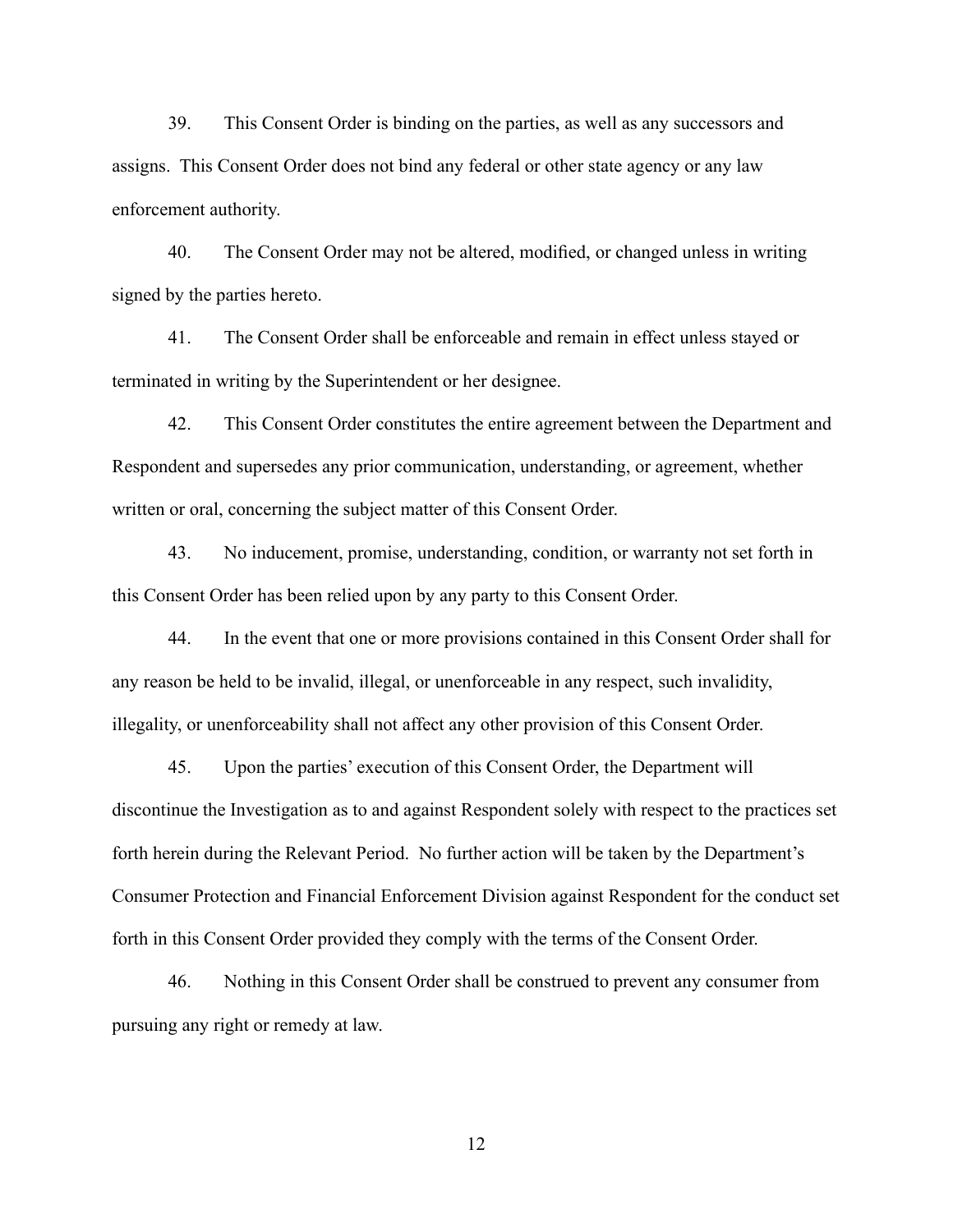47. Except with regard to the enforcement of this Consent Order, Respondent's consent to the provisions of this Consent Order does not bar, estop, waive, or otherwise prevent Respondent from raising any defenses to any action taken by any federal or state agency or department, or any private action against Respondent.

48. This Consent Order may be executed in one or more counterparts, and shall become effective when such counterparts have been signed by each of the parties hereto and So Ordered by the Superintendent or her designee (the "Effective Date").

*(The remainder of this page is intentionally blank.)*